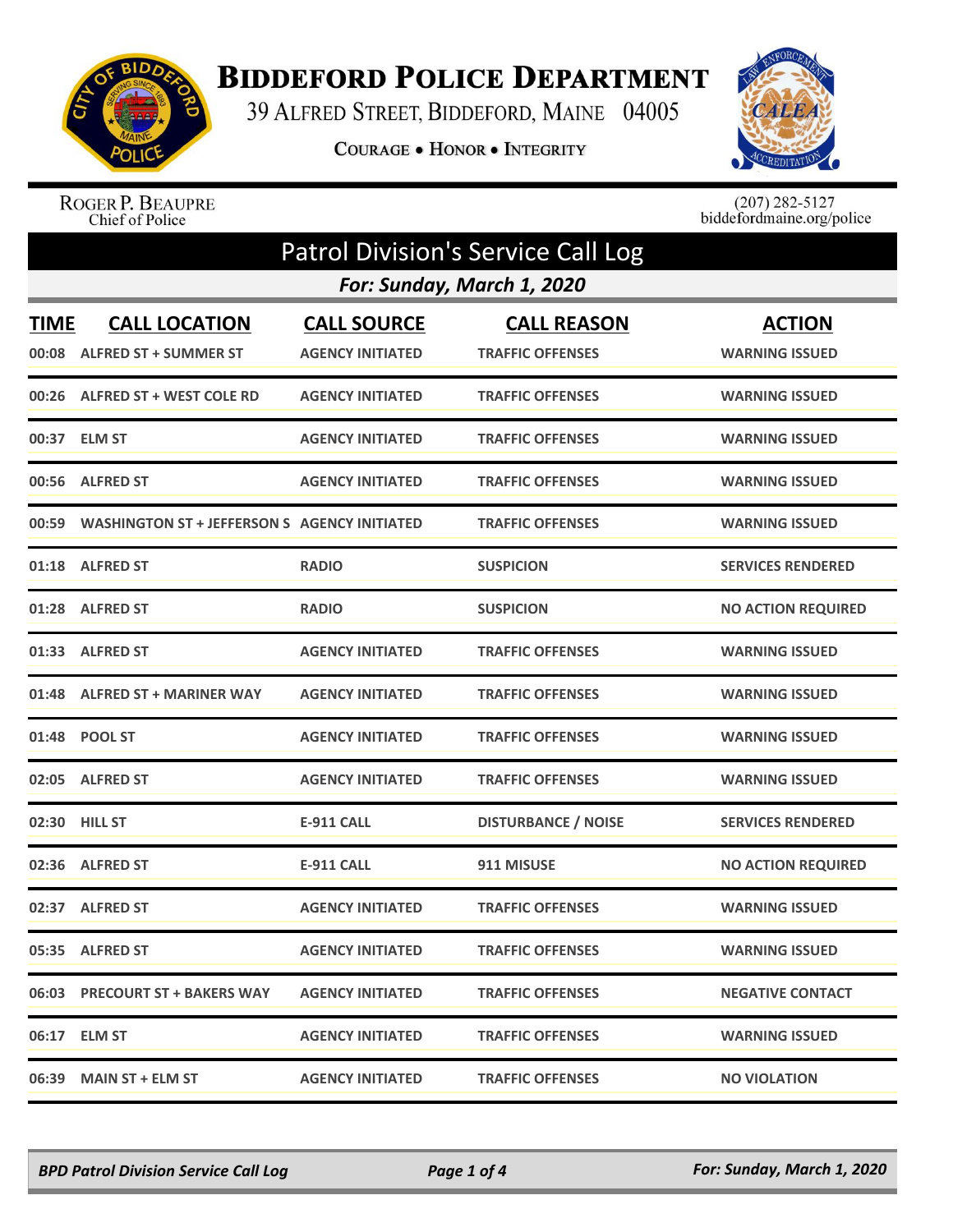| <b>TIME</b><br>06:57 | <b>CALL LOCATION</b><br><b>BRADBURY ST</b>                                                                                                                                                   | <b>CALL SOURCE</b><br><b>NON-EMERGENCY CALL</b> | <b>CALL REASON</b><br><b>THEFT</b>                  | <b>ACTION</b><br><b>NO ACTION REQUIRED</b> |
|----------------------|----------------------------------------------------------------------------------------------------------------------------------------------------------------------------------------------|-------------------------------------------------|-----------------------------------------------------|--------------------------------------------|
|                      | 07:34 POOL ST                                                                                                                                                                                | <b>AGENCY INITIATED</b>                         | <b>ANIMAL COMPLAINT</b>                             | <b>NEGATIVE CONTACT</b>                    |
|                      | 08:47 MAIN ST                                                                                                                                                                                | <b>WALK-IN AT STATION</b>                       | <b>ARTICLES LOST/FOUND</b>                          | <b>SERVICES RENDERED</b>                   |
|                      | 09:33 ALFRED ST                                                                                                                                                                              | <b>E-911 CALL</b>                               | 911 MISUSE                                          | <b>NO ACTION REQUIRED</b>                  |
|                      | 09:34 STATE ST                                                                                                                                                                               | <b>E-911 CALL</b>                               | <b>PARENTAL DISCIPLINE ISSUE</b>                    | <b>SERVICES RENDERED</b>                   |
|                      | 10:20 BACON ST                                                                                                                                                                               | <b>NON-EMERGENCY CALL</b>                       | <b>ALARM - COMMERCIAL FIRE</b>                      | <b>SERVICES RENDERED</b>                   |
|                      | 10:30 HILL ST                                                                                                                                                                                | <b>AGENCY INITIATED</b>                         | <b>TRAFFIC OFFENSES</b>                             | <b>VSAC ISSUED</b>                         |
|                      | 10:59 MAY ST                                                                                                                                                                                 | <b>AGENCY INITIATED</b>                         | <b>TRAFFIC OFFENSES</b>                             | <b>VSAC ISSUED</b>                         |
|                      | 11:03 LESTER B ORCUTT BLVD                                                                                                                                                                   | <b>E-911 CALL</b>                               | 911 MISUSE                                          | <b>WARNING ISSUED</b>                      |
|                      | 11:11 CHARLES AVE                                                                                                                                                                            | <b>NON-EMERGENCY CALL</b>                       | <b>ANIMAL COMPLAINT</b>                             | <b>NEGATIVE CONTACT</b>                    |
|                      | 11:18 POMERLEAU ST + BARRA RD                                                                                                                                                                | <b>AGENCY INITIATED</b>                         | <b>TRAFFIC OFFENSES</b>                             | <b>VSAC ISSUED</b>                         |
|                      | 11:22 HUBERT ST                                                                                                                                                                              | <b>E-911 CALL</b>                               | <b>DOMESTIC COMPLAINTS</b>                          | <b>REPORT TAKEN</b>                        |
|                      | 11:39 SULLIVAN ST                                                                                                                                                                            | <b>NON-EMERGENCY CALL</b>                       | <b>HARASSMENT</b>                                   | <b>SERVICES RENDERED</b>                   |
|                      | 11:40 ALFRED ST                                                                                                                                                                              | <b>AGENCY INITIATED</b>                         | <b>TRAFFIC OFFENSES</b>                             | <b>WARNING ISSUED</b>                      |
|                      | 11:52 GUINEA RD                                                                                                                                                                              | <b>AGENCY INITIATED</b>                         | <b>SUSPICION</b>                                    | <b>SERVICES RENDERED</b>                   |
|                      | 12:00 SOUTH ST                                                                                                                                                                               | <b>NON-EMERGENCY CALL</b>                       | <b>CRIM THREAT / TERRORIZING</b>                    | <b>ARREST(S) MADE</b>                      |
|                      | OFFENDER: CHRISTIAN RIVER BOYNE  AGE: 22  RESIDENT OF: BIDDEFORD, ME<br><b>CHARGE: VIOLATING CONDITION OF RELEASE</b><br>CHARGE: DOMESTIC VIOLENCE, CRIMINAL THREATENING W/ DANGEROUS WEAPON |                                                 |                                                     |                                            |
|                      | 12:03 ALFRED ST                                                                                                                                                                              | <b>NON-EMERGENCY CALL</b>                       | <b>DEATH ATTENDED &amp; UNATTENDED REPORT TAKEN</b> |                                            |
|                      | 12:07 HARRISON AVE + HILL ST                                                                                                                                                                 | <b>NON-EMERGENCY CALL</b>                       | <b>SUSPICION</b>                                    | <b>NEGATIVE CONTACT</b>                    |
|                      | 12:13 ALFRED ST                                                                                                                                                                              | <b>NON-EMERGENCY CALL</b>                       | <b>COURT ORDERED CHECK IN</b>                       | <b>SERVICES RENDERED</b>                   |
|                      | 12:42 MAY ST                                                                                                                                                                                 | <b>AGENCY INITIATED</b>                         | <b>TRAFFIC OFFENSES</b>                             | <b>WARNING ISSUED</b>                      |
|                      | 12:50 ALFRED ST                                                                                                                                                                              | <b>E-911 CALL</b>                               | 911 MISUSE                                          | <b>NO ACTION REQUIRED</b>                  |
|                      | 12:54 SOUTH ST                                                                                                                                                                               | <b>AGENCY INITIATED</b>                         | <b>TRAFFIC OFFENSES</b>                             | <b>VSAC ISSUED</b>                         |
|                      | <b>13:14 RIVER RD</b>                                                                                                                                                                        | <b>AGENCY INITIATED</b>                         | <b>TRAFFIC OFFENSES</b>                             | <b>WARNING ISSUED</b>                      |

*BPD Patrol Division Service Call Log Page 2 of 4 For: Sunday, March 1, 2020*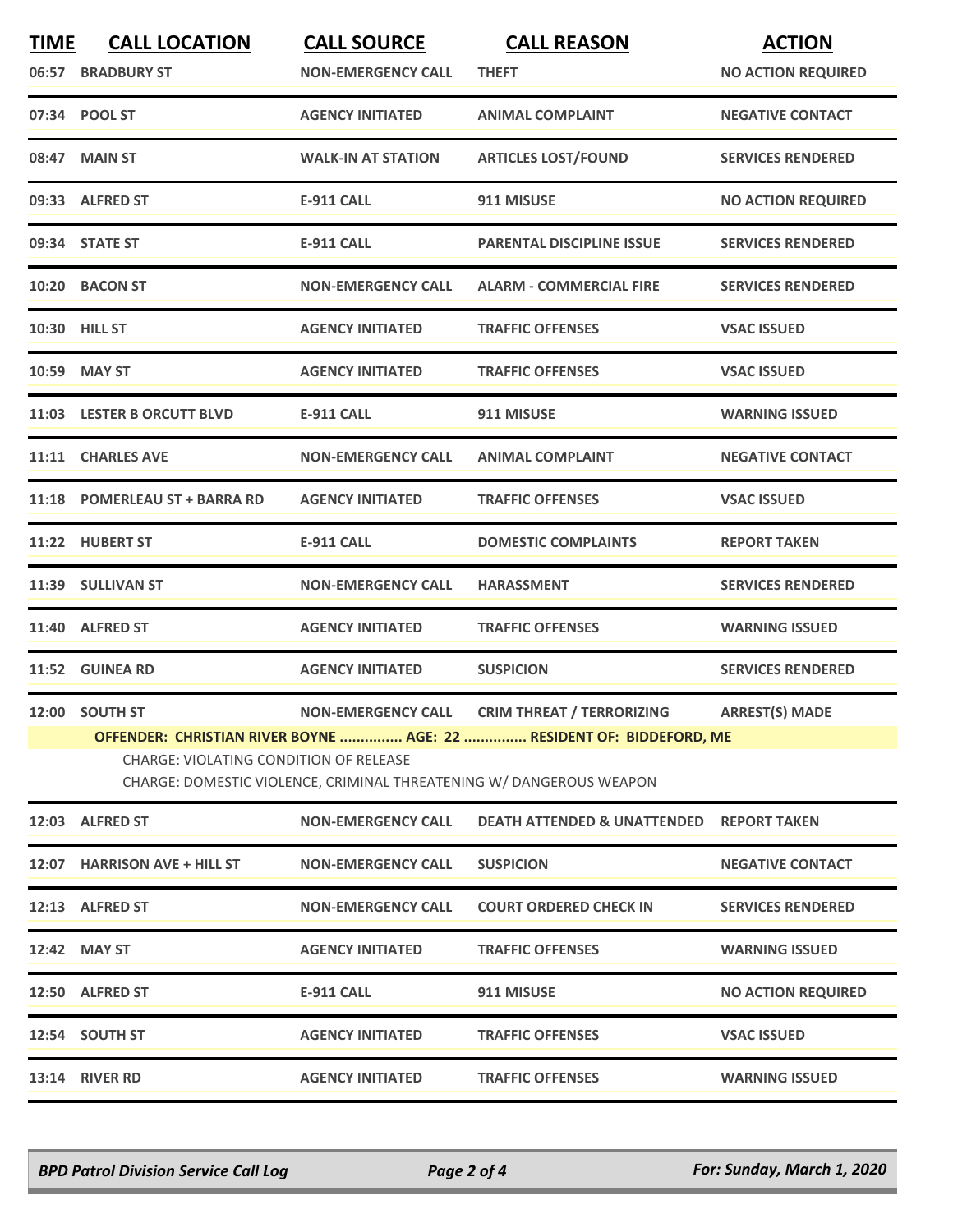| <b>TIME</b> | <b>CALL LOCATION</b><br>13:22 SOUTH ST                                                                                                                                  | <b>CALL SOURCE</b><br><b>AGENCY INITIATED</b>                                | <b>CALL REASON</b><br><b>TRAFFIC OFFENSES</b>                                                     | <b>ACTION</b><br><b>WARNING ISSUED</b> |
|-------------|-------------------------------------------------------------------------------------------------------------------------------------------------------------------------|------------------------------------------------------------------------------|---------------------------------------------------------------------------------------------------|----------------------------------------|
|             | 13:33 SOUTH ST                                                                                                                                                          | <b>AGENCY INITIATED</b>                                                      | <b>TRAFFIC OFFENSES</b>                                                                           | <b>VSAC ISSUED</b>                     |
|             | 13:51 SOUTH ST                                                                                                                                                          | <b>AGENCY INITIATED</b>                                                      | <b>TRAFFIC OFFENSES</b>                                                                           | <b>VSAC ISSUED</b>                     |
|             | 13:59 LINCOLN ST                                                                                                                                                        | <b>WALK-IN AT STATION</b>                                                    | <b>THEFT</b>                                                                                      | <b>REPORT TAKEN</b>                    |
|             | 14:07 BRADBURY ST                                                                                                                                                       | <b>E-911 CALL</b>                                                            | <b>MEDICAL W/ ASSIST</b>                                                                          | <b>TRANSPORT TO HOSPITAL</b>           |
|             | 14:29 ST MARYS ST + ELM ST                                                                                                                                              | <b>AGENCY INITIATED</b>                                                      | <b>TRAFFIC OFFENSES</b>                                                                           | <b>WARNING ISSUED</b>                  |
| 14:50       | <b>PIERSONS LN</b>                                                                                                                                                      | <b>NON-EMERGENCY CALL</b>                                                    | <b>SUSPICION</b>                                                                                  | <b>REFERRED OTHER AGENCY</b>           |
| 15:00       | <b>BIRCH ST</b><br>CHARGE: OBSTRUCTING REPORT OF CRIME<br>CHARGE: OUI (ALCOHOL)<br><b>CHARGE: DOMESTIC VIOLENCE ASSAULT</b><br><b>CHARGE: MINOR TRANSPORTING LIQUOR</b> | <b>NON-EMERGENCY CALL</b><br>CHARGE: ILLEGALLY TRANSPORTING DRUGS BY A MINOR | <b>DOMESTIC COMPLAINTS</b><br>OFFENDER: ROGER MICHAEL PARADY  AGE: 20  RESIDENT OF: BIDDEFORD, ME | <b>ARREST(S) MADE</b>                  |
| 15:03       | <b>MAINE TPKE</b>                                                                                                                                                       | <b>E-911 CALL</b>                                                            | 911 MISUSE                                                                                        | <b>REFERRED OTHER AGENCY</b>           |
| 15:04       | <b>GUINEA RD</b>                                                                                                                                                        | <b>NON-EMERGENCY CALL</b>                                                    | <b>ESCORTS / RELAYS</b>                                                                           | <b>SERVICES RENDERED</b>               |
|             | 16:39 LINCOLN ST                                                                                                                                                        | <b>E-911 CALL</b>                                                            | <b>MENTAL ILLNESS CASES</b>                                                                       | <b>TRANSPORT TO CRISIS</b>             |
|             | 17:07 ALFRED ST + BIDDEFORD GATEW NON-EMERGENCY CALL                                                                                                                    |                                                                              | <b>TRAFFIC SIGNALS</b>                                                                            | <b>UNFOUNDED</b>                       |
|             | 18:21 FREEMAN ST                                                                                                                                                        | <b>E-911 CALL</b>                                                            | <b>SUSPICION</b>                                                                                  | <b>GONE ON ARRIVAL</b>                 |
|             | $19:46$ ELM ST + GOOCH ST                                                                                                                                               | <b>AGENCY INITIATED</b>                                                      | <b>TRAFFIC OFFENSES</b>                                                                           | <b>WARNING ISSUED</b>                  |
|             | 20:41 ALFRED ST + MAIN ST                                                                                                                                               | <b>AGENCY INITIATED</b>                                                      | <b>TRAFFIC OFFENSES</b>                                                                           | <b>WARNING ISSUED</b>                  |
|             | 20:41 COUNTRY DR                                                                                                                                                        | <b>NON-EMERGENCY CALL</b>                                                    | <b>DOMESTIC COMPLAINTS</b>                                                                        | <b>REPORT TAKEN</b>                    |
|             | 21:35 FOSS ST                                                                                                                                                           | <b>NON-EMERGENCY CALL</b>                                                    | <b>MISSING PERSON</b>                                                                             | <b>NO ACTION REQUIRED</b>              |
|             | 21:52 WENDELL AVE                                                                                                                                                       | E-911 CALL                                                                   | <b>DRUNKENNESS</b>                                                                                | <b>SERVICES RENDERED</b>               |
|             | 22:43 ALFRED ST                                                                                                                                                         | <b>AGENCY INITIATED</b>                                                      | <b>TRAFFIC OFFENSES</b>                                                                           | <b>WARNING ISSUED</b>                  |
|             | 22:51 ALFRED ST + BOULDER WAY                                                                                                                                           | <b>AGENCY INITIATED</b>                                                      | <b>TRAFFIC OFFENSES</b>                                                                           | <b>WARNING ISSUED</b>                  |
|             | 23:11 ELM ST                                                                                                                                                            | <b>AGENCY INITIATED</b>                                                      | <b>TRAFFIC OFFENSES</b>                                                                           | <b>WARNING ISSUED</b>                  |
|             | 23:26 ELM ST                                                                                                                                                            | <b>AGENCY INITIATED</b>                                                      | <b>TRAFFIC OFFENSES</b>                                                                           | <b>WARNING ISSUED</b>                  |

*BPD Patrol Division Service Call Log Page 3 of 4 For: Sunday, March 1, 2020*